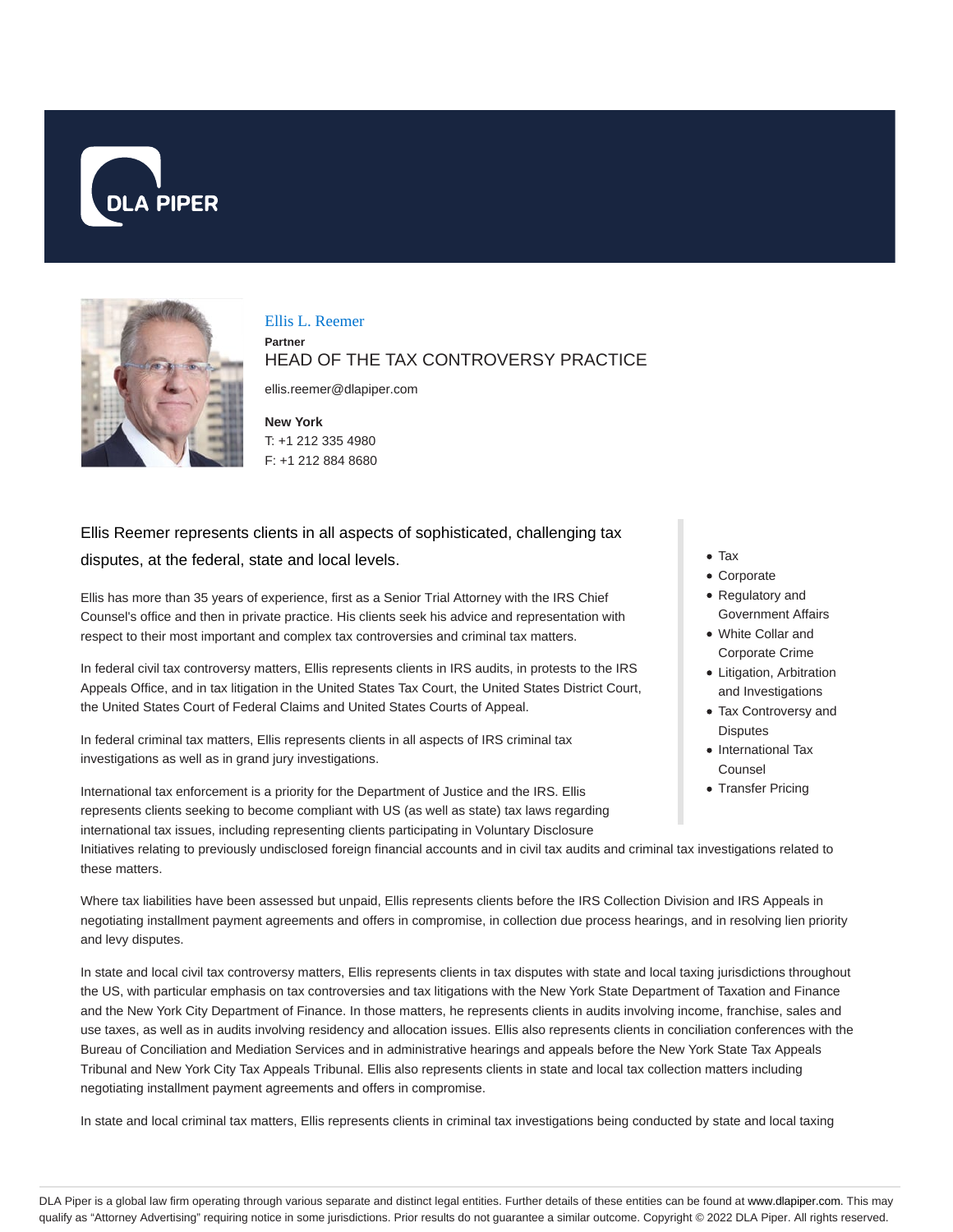authorities, with an emphasis on investigations by the New York State Department of Taxation and Finance, the New York Attorney General and the New York District Attorney.

Ellis regularly represents accounting firms and their clients and is frequently consulted by other practitioners, among them transactional tax lawyers, bankruptcy lawyers, estate and gift tax attorneys, and matrimonial specialists.

## **EXPERIENCE**

## REPRESENTATIVE FEDERAL TAX MATTERS

- Representation of a large national accounting firm in a federal grand jury investigation and promoter penalty audit relating to the development, marketing and reporting of tax shelter transactions; negotiated a US\$50 million Deferred Prosecution Agreement and an IRS Closing Agreement to resolve both and assisted in the creation of a compliance and ethics plan meeting the requirements of the US sentencing guidelines
- Assisted numerous clients (high-net-worth individuals, estates and financial institutions) in becoming compliant with US (and state) tax laws through voluntary disclosure initiatives relating to previously undisclosed foreign financial accounts; also represented clients in civil tax audits and criminal tax investigations relating to undisclosed foreign financial accounts and transactions
- Represented an internationally known auction house in an IRS audit with respect to the tax treatment of guarantee payments made in connection with obtaining art work for auctions
- Represented a multinational corporation in IRS audit and IRS appeal with respect to the tax consequences of a reorganization, liquidation and gain recognition agreement, including the characterization and valuation of intangible assets under IRC Section 936
- Persuaded the IRS Appeals Office to concede that significant payments to a high-profile shareholder of a major law firm were not "excess compensation" which should be treated as dividends
- Representation of accounting firms in connection with proposed preparer penalties, determinations with respect to E-filing status and disclosure obligations under IRC Section 7216
- Favorably resolved promoter penalty audits, transferee liability assessments and criminal tax investigations for a corporate client and its more than 60 subsidiaries which had engaged in, and promoted, "Midco" transactions, whereby gain on the sale of assets was sheltered by the sale of loss assets contributed to a corporation
- Represented individuals and limited liability companies in connection with IRS nominee/alter ego/transferee liability levies and in connection with wrongful levy claims and wrongful levy actions in the United States District Court
- Representation of clients, including lawyer and accountants charged with tax crimes, including failure to file and the filing of false returns
- Representation of clients in plea negotiations in criminal tax investigations, including resolving the civil tax component without imposition of a civil fraud penalty and in achieving sentences substantially below the sentencing guidelines range
- Negotiated a concession of almost 100 percent at IRS Appeals with respect to a proposed constructive dividend of more than US\$100 million by establishing that the amounts at issue were loans to a controlling shareholder
- Represented clients in worker classification matters, including worker classification audits, SS-8 determinations and in voluntary disclosures pursuant to IRS Announcement 2011-64
- Converted a proposed substantial assessment into a substantial refund, based on the US-UK income tax treaty

### REPRESENTATIVE STATE AND LOCAL MATTERS

- Represented a public water utility in reversing a determination by the New York State Department of Taxation and Finance that the purchase of electricity by the utility for use in powering pumps that create water pressure was subject to sales and/or use tax, by establishing that water pressure was utilized in the "production" of a public water supply, as opposed to in its "distribution"
- Represented an industry group in a New York State determination that computer-based job placement services constitute an "information service" subject to sales and use tax; represented individual taxpayers in negotiating closing agreements resolving this issue
- Represented clients in connection with sales and use tax disputes, including whether a service and/or product constituted "pre-written computer software" or an "information service" subject to sales and use tax
- Represented a nationally known hotel chain in sales, use and occupancy tax audits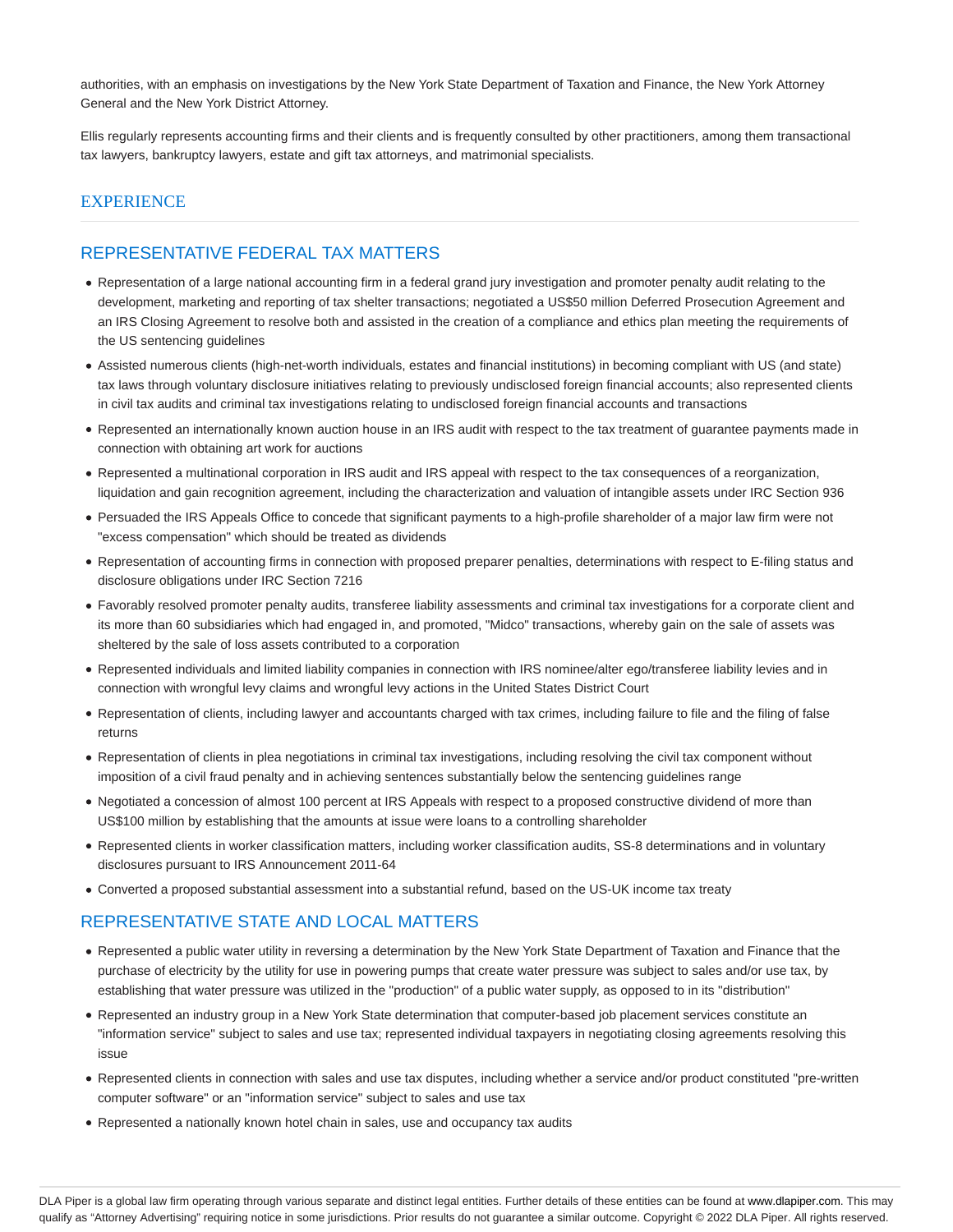- Represented a client in a New York State Audit and Administrative Hearing before the New York State Tax Appeals Tribunal in which the issue was whether installment payments received in connection with an IRC Section 453(B)(h) installment sale were New York source income to a non-resident of New York. After our client prevailed before the New York State Tax Appeals Tribunal, the New York State legislature retroactively amended the tax law to provide that such installment payments, as well as payments received in connection with IRC Section 338(h)(10) elections, are New York source income for non-residents; we also represent clients challenging the constitutionality of this retroactive amendment
- Represented a CEO of a Fortune 500 company in a New York State residency audit involving an issue of first impression regarding the allocation of income to New York; obtained "no change" determinations in multiple New York State, New York City and California residency audits for high-profile, high-net-worth individuals
- Represented clients, including accountants and lawyers in connection with the failure to file and/or pay New York State income tax, including filing voluntary disclosures and in criminal tax investigations
- Achieved favorable settlement and withdrawal of a US\$125 million jeopardy assessment for a prominent individual viewed by taxing authorities to be a tax evader

## CREDENTIALS

## Admissions

• New York

## **Recognitions**

- Chambers USA
	- Band 2, Nationwide Tax: Controversy (2016-2018, 2021-2022)
	- Band 3, Nationwide Tax: Controversy (2015, 2019-2020)
	- o Recognized Practitioner, New York Tax (2018-2019)
	- Band 3, Nationwide Tax: Controversy & Fraud (2013-2014)
	- o Band 4, Nationwide Tax: Controversy & Fraud (2012)
- The Legal 500 United States
	- Recommended, US Taxes: Contentious (2016-2022)
	- Recommended, Tax Controversy (2014-2015)
	- Recommended, Domestic Tax: East Coast (2014)

## **Education**

- LL.M., Taxation, New York University
- J.D., St. John's University cum laude
- B.A., Hunter College

## **Courts**

- Supreme Court of the United States
- United States Court of Appeals for the Federal Circuit
- United States Court of Appeals for the Second Circuit
- United States Court of Federal Claims
- United States District Court for the Eastern District of New York
- United States District Court for the Southern District of New York
- United States Tax Court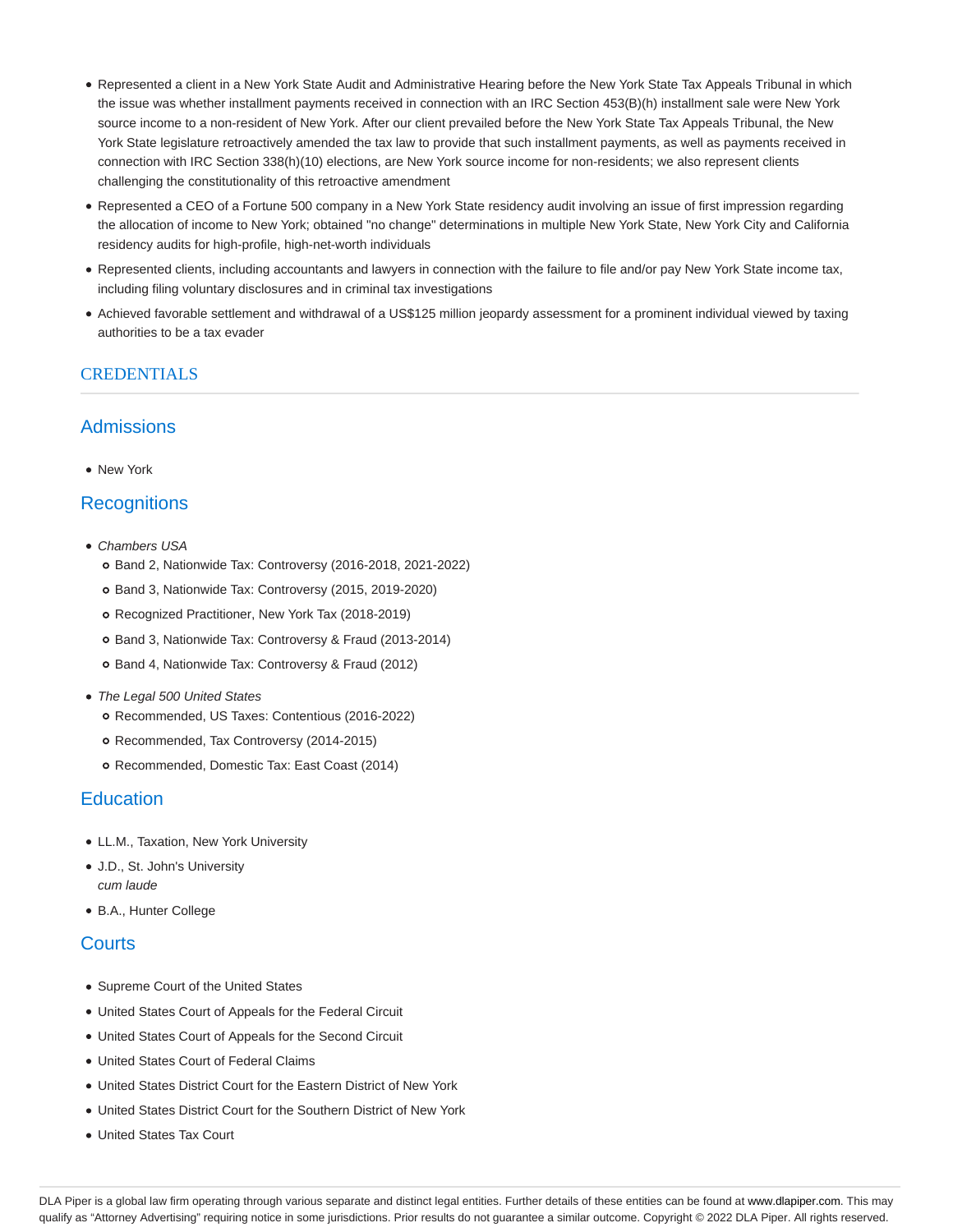### **INSIGHTS**

Ellis is a frequent author and speaker on tax controversy matters and has spoken at leading tax controversy conferences, including New York University's Annual Tax Controversy Forum and the National Institute on Criminal Tax Fraud and the National Institute on Tax Controversy.

## **Publications**

**IRS Implements Sweeping Changes to Circular 230: Key Points for Practitioners**

#### 19 JUN 2014

For those whose practice relates to the Internal Revenue Code, it is imperative to read and become familiar with these new regulations

**New York's Highest Court Narrows Class of Statutory Residents: Good News for Some Out-of-State Owners of Residential Property in New York**

3 MAR 2014

New York tax law provides that a person who is in New York state for more than 183 days (in whole or in part) in a year and maintains a permanent place of abode in New York is a statutory resident, subject to tax on all income, regardless of that person's place of domicile.

**US DOJ and Swiss Government Announce New Voluntary Disclosure Program for Swiss Banks**

#### 4 OCT 2013

A first of its kind program enabling eligible Swiss banks to address and resolve their status re the DOJ's ongoing enforcement investigations

**Time to "get right" with the Internal Revenue Service**

#### 5 FEB 2013

**The IRS Continues to Focus on Stopping Offshore Tax Evasion and Ensuring Tax Compliance**

2 Jul 2012

The IRS continues to make strong progress in its international compliance efforts

**"Last, best chance": IRS offers new offshore voluntary disclosure program to US persons**

#### 16 Feb 2011

**Voluntary disclosure program for offshore accounts provides opportunity for US taxpayers**

21 May 2009

DLA Piper is a global law firm operating through various separate and distinct legal entities. Further details of these entities can be found at www.dlapiper.com. This may qualify as "Attorney Advertising" requiring notice in some jurisdictions. Prior results do not guarantee a similar outcome. Copyright @ 2022 DLA Piper. All rights reserved.